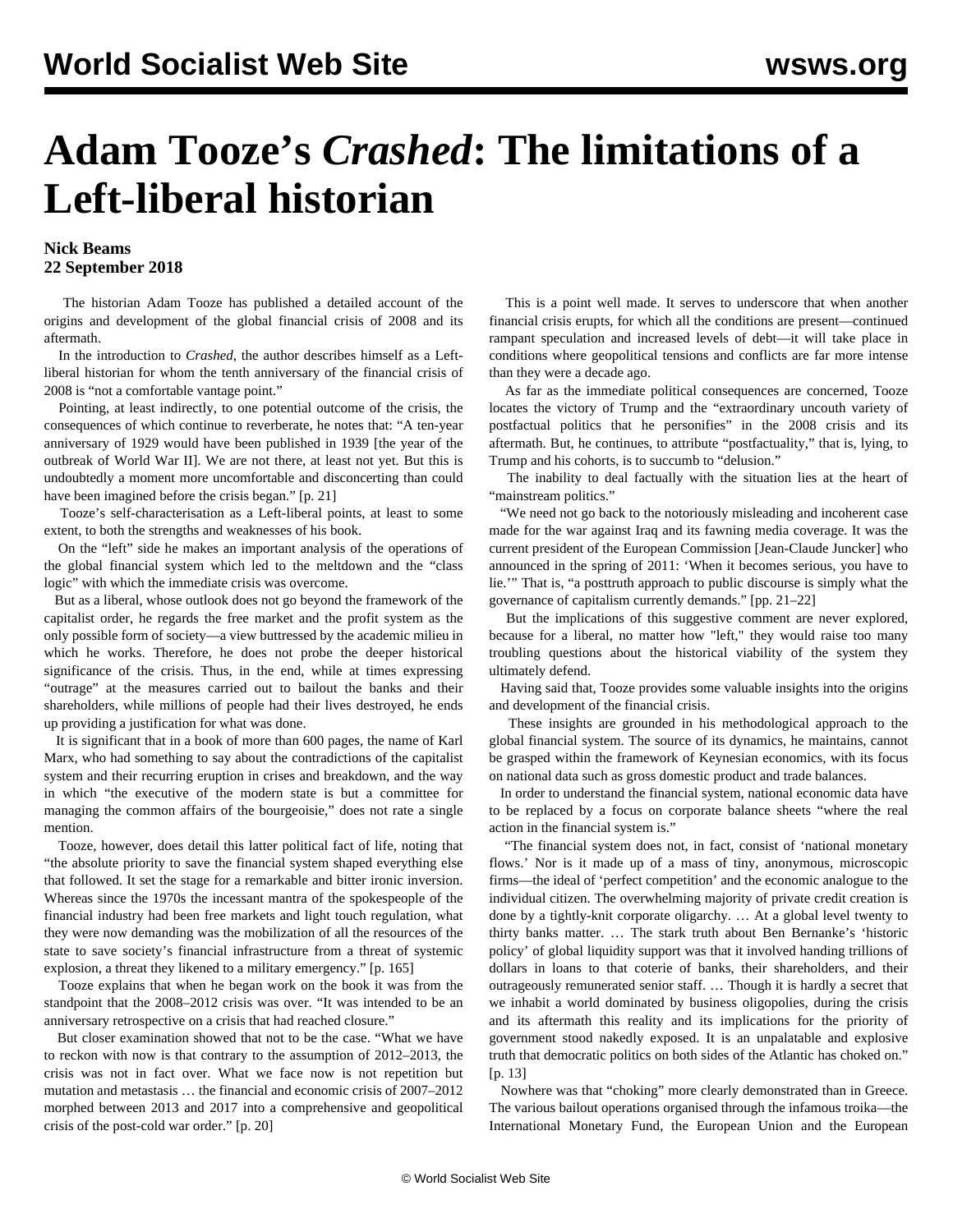Central Bank—were implemented to ensure massive cuts in the living standards of the Greek people, to ensure the funnelling of money into the hands of the private banks. No opposition would be tolerated. As the German finance minister Wolfgang Schäuble declared, "elections cannot be allowed to change economic policy."

 In tracing the origins of the financial crisis, Tooze importantly draws attention to the historic significance of the decision by President Nixon on August 15, 1971 to withdraw the gold backing from the US dollar.

 This marked the end of the post-war monetary system established at the Bretton Woods conference of 1944, in which each of the world's major currencies was tied at a fixed rate to the US dollar, which, in turn, was backed by gold, at the rate of \$35 per ounce. This arrangement formed a vital component of the financial system that provided the basis for the postwar capitalist boom of the 1950s and 1960s, and was sustained by tight controls on the movement of finance capital.

 The Bretton Woods system provided a stable basis for the expansion of US international investment, particularly in Europe. And where production goes, finance follows. But the entire system was, from the outset, marked by a profound contradiction. Global liquidity depended on the outflow of dollars from the US, but this outflow had the effect of undermining the relationship of the US currency to gold.

 From the late 1950s onwards, and increasingly in the 1960s, the City of London became the centre of what became known as the euro-dollar market, through which financial operations could be carried out, escaping the regulations imposed in the US. As Tooze points out: "By the 1960s Eurodollar accounts in London offered the basic framework for a largely unregulated global financial market." [p. 80]

 He draws out that, driven by the search for profit and powered by bank leverage, offshore dollars were a disruptive force, having scant regard for the official dollar value under Bretton Woods. And it was this pressure that made the dollar-gold peg untenable.

 This role of the City of London expanded rapidly in the 1970s when, as a result of Nixon's decision, no currency in the world was based on a metallic standard. The City's role developed following the "Big Bang" deregulation of the Thatcher government in 1986. Deregulation continued under the Blair Labour government such that "for many of the most fastpaced global transactions, it was London, not Wall Street, that was the location of choice." [p.81]

 By 2007, 35 percent of the daily global turnover of foreign exchange, running at \$1 trillion per day, was conducted in the City of London. It was also the centre for interest rate derivatives. Out of an annual global turnover of \$600 trillion, London claimed 43 percent, compared to New York's 24 percent. As Tooze remarks "what we know today is American financial hegemony had a complex geography" and is "no more reducible to Wall Street than the manufacture of iPhones can be reduced to Silicon Valley." [p. 80]

 This focus on the global character of the financial system is a strength of Tooze's analysis. One of the recurring themes in commentary on the crisis over the past ten years is that it was set off by the scrapping of regulatory mechanisms in the US, culminating in the repeal of the last of the major legislation put in place after the 1930s with the repeal of the Glass Steagall Act in 1999 and the passing of the Financial Modernization Act under the Clinton administration. This decision was motivated by the pressure of international competition, above all from the City of London.

 In promoting the legislation, the Democrat senator from New York, Charles Schumer, insisted that "the future of America's dominance as the financial centre of the world" was at stake and that if Congress did not pass the bill then London, Frankfurt or Shanghai would take over.

 "New York certainly stood to benefit, but that should not mislead one into thinking in terms of national champions. No one had been more active in shaping the global marketplace in London than expat American bankers working for the London offices of major Wall Street firms. What Wall Street wanted was license to bring back home the adventurous practices developed among 'consenting adults' in London." [p. 82]

 This interconnection points to the reason for the rapid transmission of the crisis across the Atlantic. The entire North Atlantic financial system, British and European continental financial houses, often operating through the City of London, were deeply involved from the outset in the increasingly speculative, and in some cases outright criminal activities, that set off the crash.

 Tooze dismisses the claim that "social Europe" had "deviated" in any essential way from the logic of turbocharged "financial capitalism" as an illusion. "In fact, Europe's financial capitalism was even more spectacularly overgrown and it owed a large part of its growth to its deep entanglement in the American boom." [p. 116]

 In drawing out the historical origins of the crisis, its global character and the "class logic" of the bailout operations, Tooze provides some important insights.

 The same cannot be said when he ventures into the field of politics, particularly in his treatment of one of the aftershocks, the political upheaval in Ukraine in 2014, which saw a regime-change operation carried out by the US. He refers to the activities of Victoria Nuland, the assistant secretary of state for European and Eurasian affairs, in orchestrating the downfall of President Yanukovych.

 But he faithfully toes the official line that, in the end, this was the result of a "vocal and bold minority among the Ukrainian population" and that the government was overturned by "popular protest." He carefully passes over the fact that the driving force of this "bold minority" and "popular" movement was extreme right-wing and fascist forces, whose antecedents were directly associated with some of the worst crimes of the Nazis.

 In his concluding chapter, Tooze engages in some ruminations on the meaning of the events he has analysed. He delivers his verdict on the bailout operations, noting that: "In its own terms, as a capitalist stabilization effort, the response patched together by the US Treasury and the Fed was remarkably successful. Its aim was to restore the liquidity of the banks. It not only did this but also provided massive liquidity and monetary stimulus to the entire dollar-based financial system, to Europe and the emerging markets beyond." [p. 610]

 In the immediate sense, that may be the case. But as an economic historian Tooze is more than aware that economic "solutions" at one point very often become the starting point of a new crisis. And the last word has certainly not been said on the financial measures developed over the past decade, as the very bailout by the Fed and other central banks has fuelled rampant speculation, an increase in debt, an unsustainable stock market boom in the US, the creation of an ever more wealthy and rapacious financial oligarchy and an increase in social inequality, the like of which has never been seen.

 This is not to suggest that Tooze considers the great historical problems raised by the events he has recounted have been resolved. Far from it. As he puts it, the year 1914, the outbreak of World War I, may be "a good way for thinking about the kind of historical problem that the financial crisis of 2008 represents. There is a striking similarity between the questions we ask about 1914 and the questions we ask about 2008." [p. 615]

 He then lists a series of issues such as: How does a great moderation end? Did we sleepwalk into the crisis, or were there dark forces pushing us? Is the uneven and combined development of global capitalism the drive of all instability for the ensuing human-induced, man-made disaster? As well, he mentions others.

 "These are the questions that we have asked about 1914 for the last one hundred years. It is not by accident that their analogues are also the questions we ask about 2008 and its aftermath. They are the questions that haunt the great crises of modernity." [p. 616]

However, it is significant that he is not able to provide an answer to any